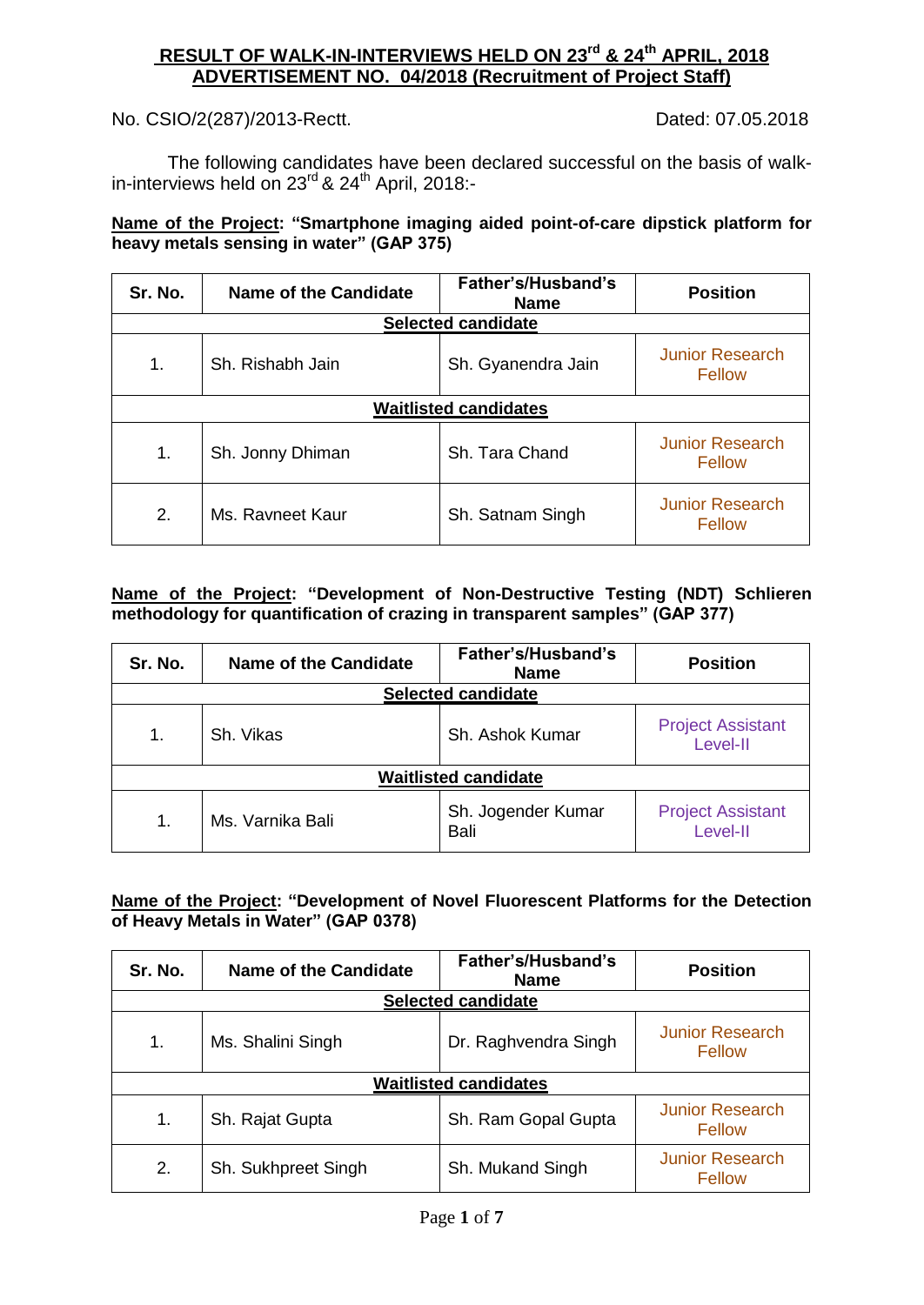#### **Name of the Project: "Design Innovation Centre" (GAP 343)**

| Sr. No. | <b>Name of the Candidate</b> | Father's/Husband's<br><b>Name</b> | <b>Position</b>                      |  |
|---------|------------------------------|-----------------------------------|--------------------------------------|--|
|         |                              | <b>Selected candidate</b>         |                                      |  |
| 1.      | Sh. Rahul Bhardwaj           | Sh. Beas Dev<br><b>Bhardwaj</b>   | <b>Project Assistant</b><br>Level-II |  |
|         | <b>Waitlisted candidates</b> |                                   |                                      |  |
| 1.      | Sh. Inderpreet Singh         | Sh. Harbans Singh                 | <b>Project Assistant</b><br>Level-II |  |
| 2.      | Ms. Ruchita Patel            | Sh. Rakesh Patel                  | <b>Project Assistant</b><br>Level-II |  |
| 3.      | Sh. Mudit Bansal             | Sh. Arvind Kumar<br>Bansal        | <b>Project Assistant</b><br>Level-II |  |

**Name of the Project: "Design and Development of Detection and Extinguishing Systems for Forest Fire using Sensor Networks, Aerial and ground Robots" (GAP 0380)**

| Sr. No. | <b>Name of the Candidate</b> | Father's/Husband's<br><b>Name</b> | <b>Position</b>                                                            |
|---------|------------------------------|-----------------------------------|----------------------------------------------------------------------------|
|         |                              | <b>Selected candidates</b>        |                                                                            |
| 1.      | Sh. Chandan                  | Sh. Parmesh                       | <b>Junior Research</b><br><b>Fellow (Electronics)</b>                      |
| 2.      | Ms. Nitika Jaggi             | Sh. Harish Jaggi                  | <b>Junior Research</b><br>Fellow<br>(Electrical/Control<br>Systems)        |
|         |                              | <b>Waitlisted candidates</b>      |                                                                            |
| 1.      | Sh. Vikash Kumar Saw         | Sh. Ramjee Saw                    | <b>Junior Research</b><br><b>Fellow (Electronics)</b>                      |
| 2.      | Sh. Rohit Kumar              | Sh. Bir Pal                       | <b>Junior Research</b><br>Fellow<br>(Electrical/Control<br>Systems)        |
| 3.      | Sh. Ankush                   | Sh. Shiv Kumar                    | <b>Junior Research</b><br><b>Fellow</b><br>(Electrical/Control<br>Systems) |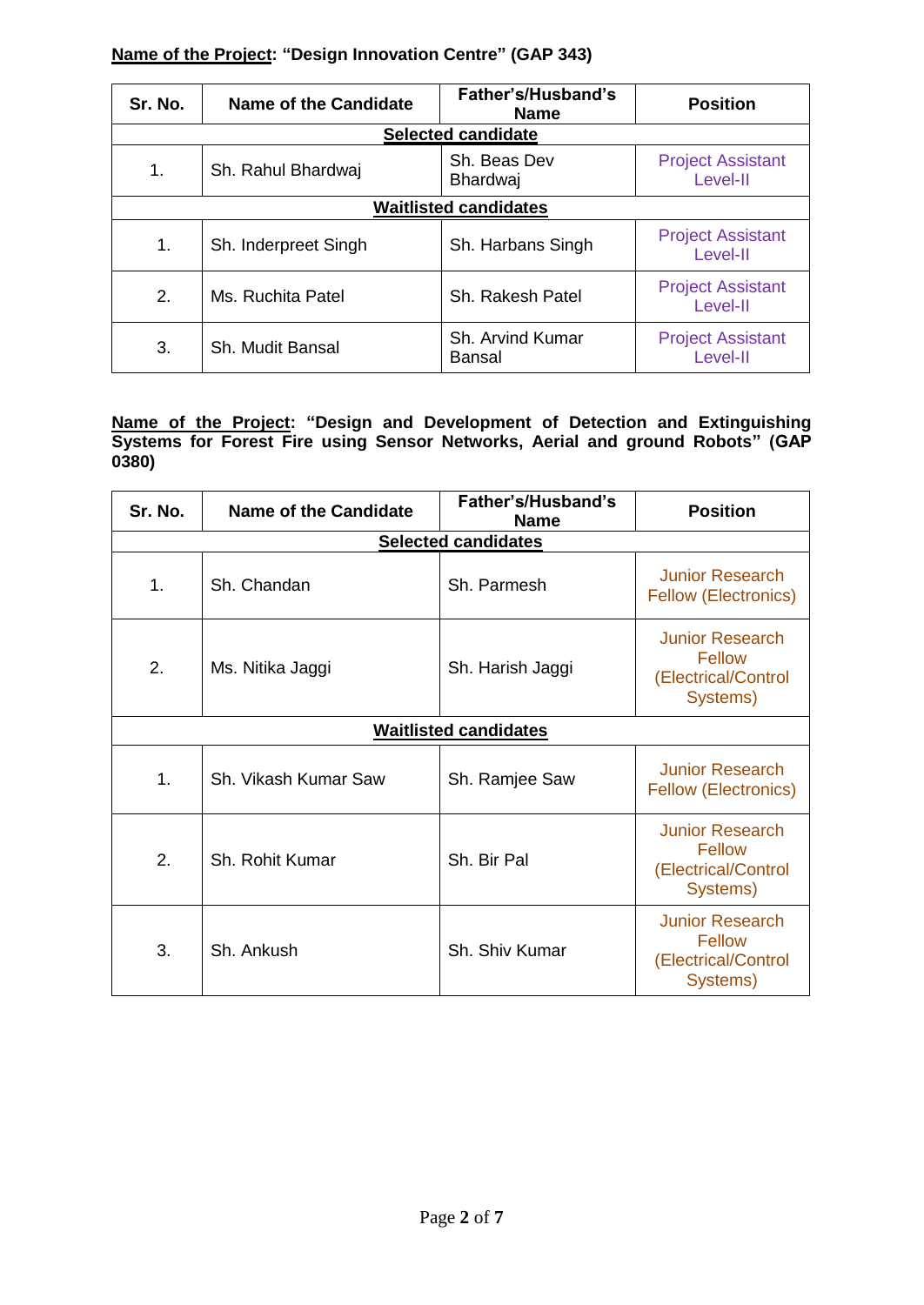**Name of the Project: "Engineering a magnetically stimulated implantable hydrogel patch for localized tumor therapy" (GAP 0376)**

| Sr. No. | <b>Name of the Candidate</b> | Father's/Husband's<br><b>Name</b> | <b>Position</b>                      |  |
|---------|------------------------------|-----------------------------------|--------------------------------------|--|
|         |                              | <b>Selected candidate</b>         |                                      |  |
| 1.      | Ms. Gurvinder Kaur           | Sh. Sherigbal Singh               | <b>Project Assistant</b><br>Level-II |  |
|         | <b>Waitlisted candidates</b> |                                   |                                      |  |
| 1.      | Sh. Sukhbir Singh            | Sh. Sukhdev Singh                 | <b>Project Assistant</b><br>Level-II |  |
| 2.      | Ms. Smriti Bansal            | Sh. C.D. Bansal                   | <b>Project Assistant</b><br>Level-II |  |
| 3.      | Sh. Rajat Gupta              | Sh. Ram Gopal Gupta               | <b>Project Assistant</b><br>Level-II |  |

# **Name of the Project: "LED based Drogue light for LCA AF Mk-1" (SSP 0040)**

| Sr. No. | <b>Name of the Candidate</b> | Father's/Husband's<br><b>Name</b> | <b>Position</b>                                       |
|---------|------------------------------|-----------------------------------|-------------------------------------------------------|
|         |                              | <b>Selected candidates</b>        |                                                       |
| 1.      | Sh. Nitin Kumar Mamgain      | Sh. Surender Prashad<br>Mamgain   | <b>Project Assistant</b><br>Level-III<br>(Mechanical) |
| 2.      | Sh. Prabhjit Singh Dhanoa    | Sh. Navtej Singh                  | <b>Project Assistant</b><br>Level-III<br>(Mechanical) |
| 3.      | Sh. Naresh Kumar             | Sh. Ram Dhari                     | <b>Project Assistant</b><br>Level-III (Optics)        |
|         |                              | <b>Waitlisted candidates</b>      |                                                       |
| 1.      | Sh. Manjeet Kumar            | Sh. Kartar Singh                  | <b>Project Assistant</b><br>Level-III<br>(Mechanical) |
| 2.      | Sh. Ashish Singh Kharola     | Sh. Gopal Singh<br>Kharola        | <b>Project Assistant</b><br>Level-III<br>(Mechanical) |
| 3.      | Sh. Virender Singh Parmar    | Sh. Gopal Singh<br>Parmar         | <b>Project Assistant</b><br>Level-III<br>(Mechanical) |
| 4.      | Sh. Munish Kumar             | Sh. Bhoj Raj                      | <b>Project Assistant</b><br>Level-III<br>(Mechanical) |
| 5.      | Sh. Rahul Singh              | Sh. Inder Bahadur<br>Singh        | <b>Project Assistant</b><br>Level-III<br>(Mechanical) |
| 6.      | Sh. Alok Kumar               | Sh. Ramdas Doharey                | <b>Project Assistant</b><br>Level-III<br>(Mechanical) |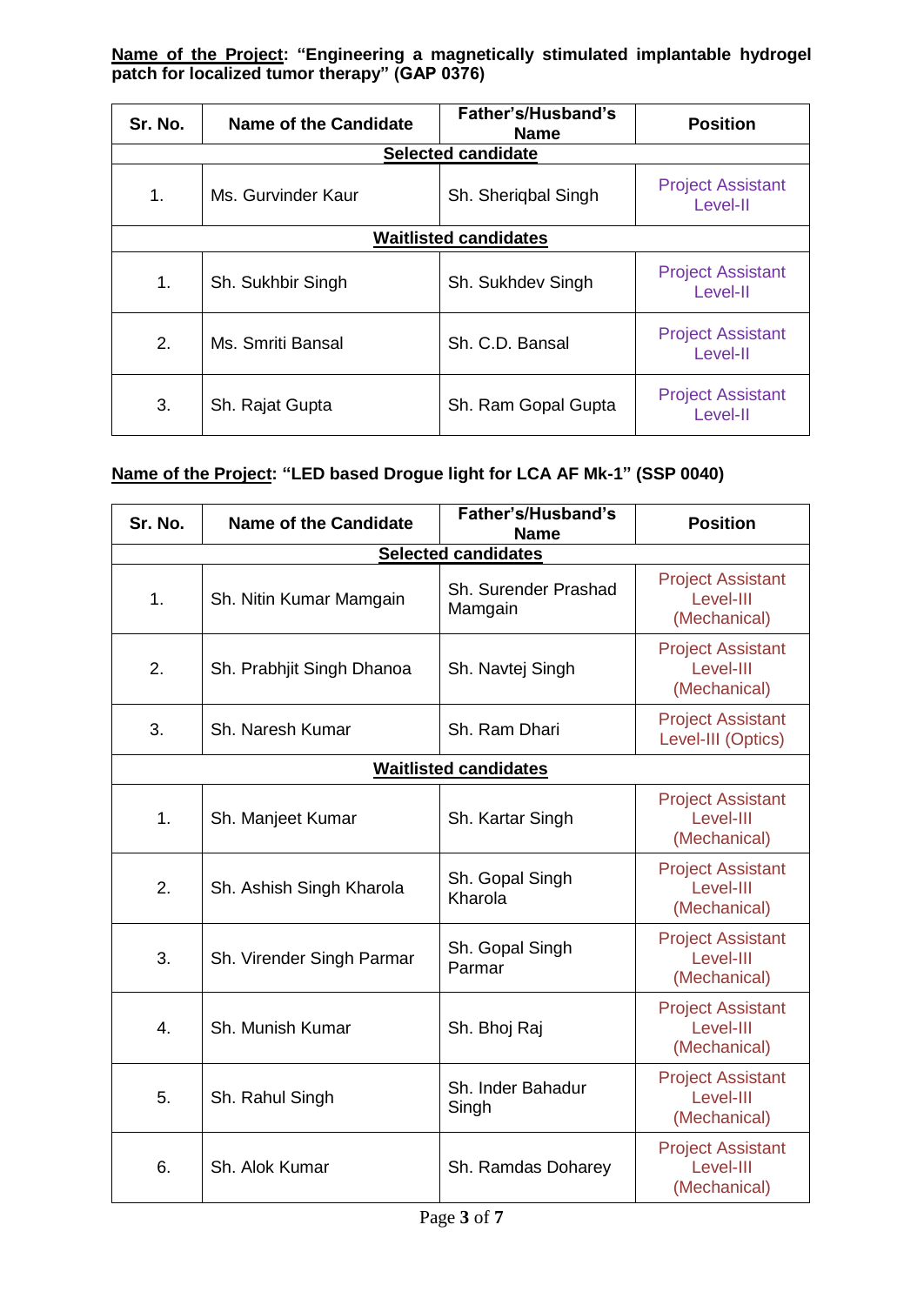#### **Name of the Project: "Handheld FRET-APTACHIP: Monitoring of Pinnatoxins in food"**

| Sr. No. | <b>Name of the Candidate</b> | Father's/Husband's<br><b>Name</b> | <b>Position</b>                                           |
|---------|------------------------------|-----------------------------------|-----------------------------------------------------------|
|         |                              | <b>Selected candidate</b>         |                                                           |
|         |                              |                                   | <b>Junior Research</b>                                    |
| 1.      | Ms. Smriti Bansal            | Sh. C. D. Bansal                  | $***$<br>Fellow                                           |
|         |                              |                                   | (Anticipated vacancy)                                     |
|         |                              | <b>Waitlisted candidates</b>      |                                                           |
| 1.      | Ms. Suchita Mahajan          | <b>SQN LDR Aman</b><br>Mahajan    | <b>Junior Research</b><br>Fellow<br>(Anticipated vacancy) |
| 2.      | Sh. Ravi Mehla               | Sh. Raj Kumar                     | <b>Junior Research</b><br>Fellow<br>(Anticipated vacancy) |

#### **Name of the Project: "Development of algorithm for river water quality index monitoring using fuzzified support vector machine technique" (GAP 0365)**

| Sr. No.                   | <b>Name of the Candidate</b> | Father's/Husband's<br><b>Name</b> | <b>Position</b>               |  |
|---------------------------|------------------------------|-----------------------------------|-------------------------------|--|
| <b>Selected candidate</b> |                              |                                   |                               |  |
|                           | None found suitable          |                                   | <b>Research Associate - I</b> |  |

#### **Name of the Project: "Graphene Based Electrochemical Detection of Breast Cancer Biomarkers" (GAP 0360)**

| Sr. No.                   | Name of the Candidate | Father's/Husband's<br><b>Name</b> | <b>Position</b>                  |  |
|---------------------------|-----------------------|-----------------------------------|----------------------------------|--|
| <b>Selected candidate</b> |                       |                                   |                                  |  |
|                           | No candidate applied  |                                   | <b>Senior Research</b><br>Fellow |  |

## **Name of the Project: "Nano-Biosensors and Microfluidics for Healthcare" (HCP0012)**

| Sr. No. | <b>Name of the Candidate</b> | Father's/Husband's<br><b>Name</b> | <b>Position</b>                         |
|---------|------------------------------|-----------------------------------|-----------------------------------------|
|         |                              | <b>Selected candidates</b>        |                                         |
| 1.      | Ms. Neelam Vishwakarma       | Sh. Shiv Kumar<br>Vishwakarma     | <b>Junior Research</b><br><b>Fellow</b> |
| 2.      | Sh. Praveen Lakhera          | Sh. Satya Prakash<br>Lakhera      | <b>Senior Research</b><br><b>Fellow</b> |
|         |                              | <b>Waitlisted candidates</b>      |                                         |
| 1.      | Ms. Suchita Mahajan          | <b>SQN LDR Aman</b><br>Mahajan    | <b>Junior Research</b><br><b>Fellow</b> |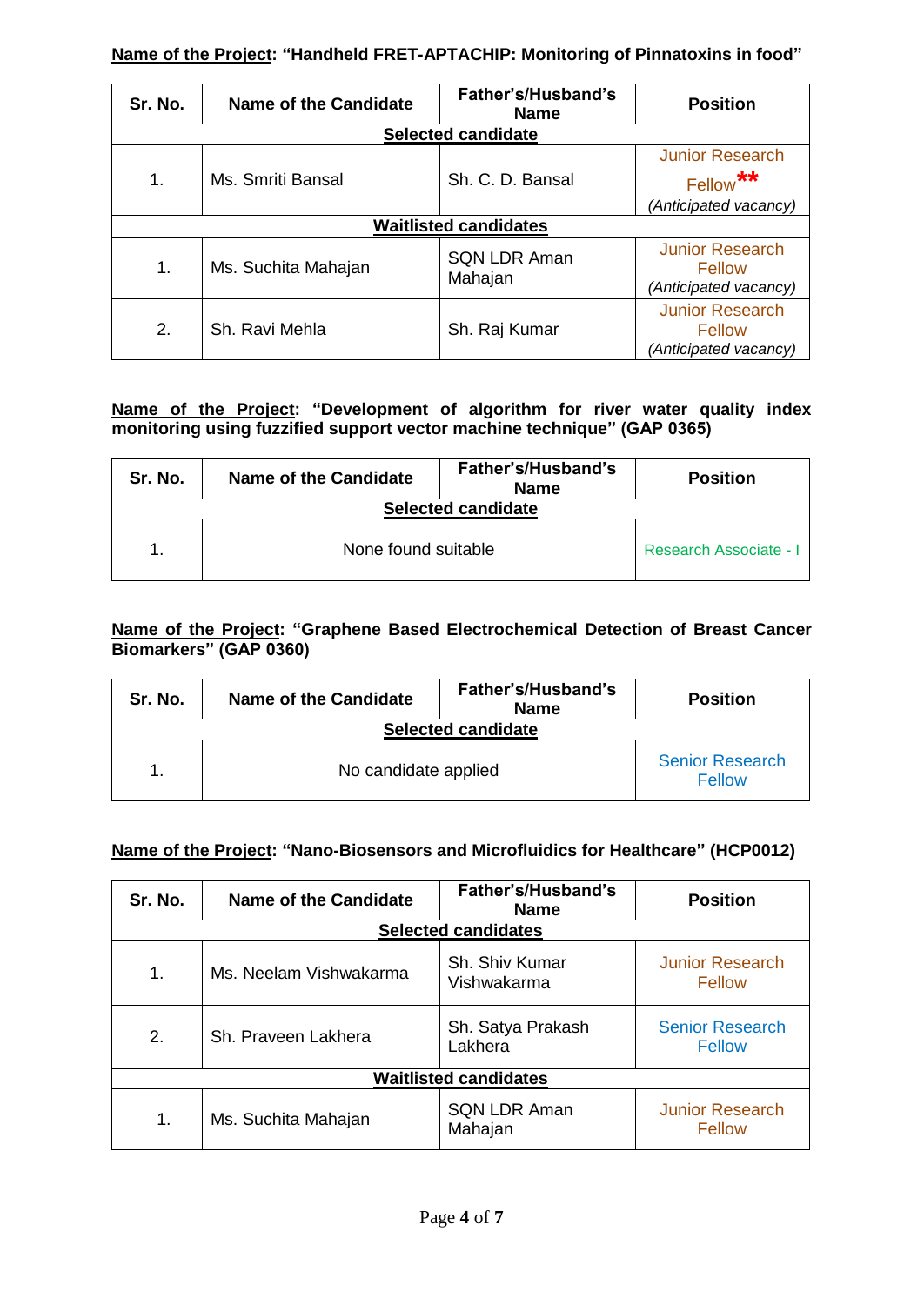| 2. | Sh. Loveroop Singh | Sh. Upkar Singh  | <b>Senior Research</b><br>Fellow |
|----|--------------------|------------------|----------------------------------|
| 3. | Ms. Ravneet Kaur   | Sh. Satnam Singh | <b>Senior Research</b><br>Fellow |

## **Name of the Project: "Development of 3D printed Lattice Structured Hip Implant" (GAP 383)**

| Sr. No.                     | <b>Name of the Candidate</b> | Father's/Husband's<br><b>Name</b> | <b>Position</b>                     |
|-----------------------------|------------------------------|-----------------------------------|-------------------------------------|
|                             |                              | <b>Selected candidate</b>         |                                     |
| 1.                          | Sh. Ravi Bhardwaj            | Sh. Mahesh Chand<br>Bhardwaj      | <b>Project Assistant</b><br>Level-I |
| <b>Waitlisted candidate</b> |                              |                                   |                                     |
| 1.                          | Sh. Sagar                    | Sh. Yogendra Kumar                | <b>Project Assistant</b><br>Level-I |

#### **Name of the Project: "Pilot deployment of Intelligent Elephant Movement Detection and Alert System near Kansrao railway track, Rajaji Tiger Reserve, Dehradun" (GAP 381)**

| Sr. No. | <b>Name of the Candidate</b> | Father's/Husband's<br><b>Name</b> | <b>Position</b>                       |
|---------|------------------------------|-----------------------------------|---------------------------------------|
|         |                              | <b>Selected candidates</b>        |                                       |
| 1.      | Sh. Anirudh Vajpeyi          | Sh. Kirti Narayan<br>Vajpeyi      | <b>Project Assistant</b><br>Level-III |
| 2.      | Sh. Devendra Singh Parihar   | Sh. Ram Raj Singh                 | <b>Project Assistant</b><br>Level-III |

## **Name of the Project: "Design and development of a system for climb free coconut harvesting" (GAP 0382)**

| Sr. No.                      | <b>Name of the Candidate</b> | Father's/Husband's<br><b>Name</b> | <b>Position</b>                         |
|------------------------------|------------------------------|-----------------------------------|-----------------------------------------|
|                              |                              | <b>Selected candidate</b>         |                                         |
| 1.                           | Sh. Bhupinder Singh          | Sh. Pusphinderpal<br>Singh        | <b>Junior Research</b><br><b>Fellow</b> |
| <b>Waitlisted candidates</b> |                              |                                   |                                         |
| 1.                           | Sh. Nikhil Banta             | Sh. Madan Mohan<br>Banta          | <b>Junior Research</b><br>Fellow        |
| 2.                           | Sh. Mainik Pal               | Sh. Mahinder Pal                  | <b>Junior Research</b><br>Fellow        |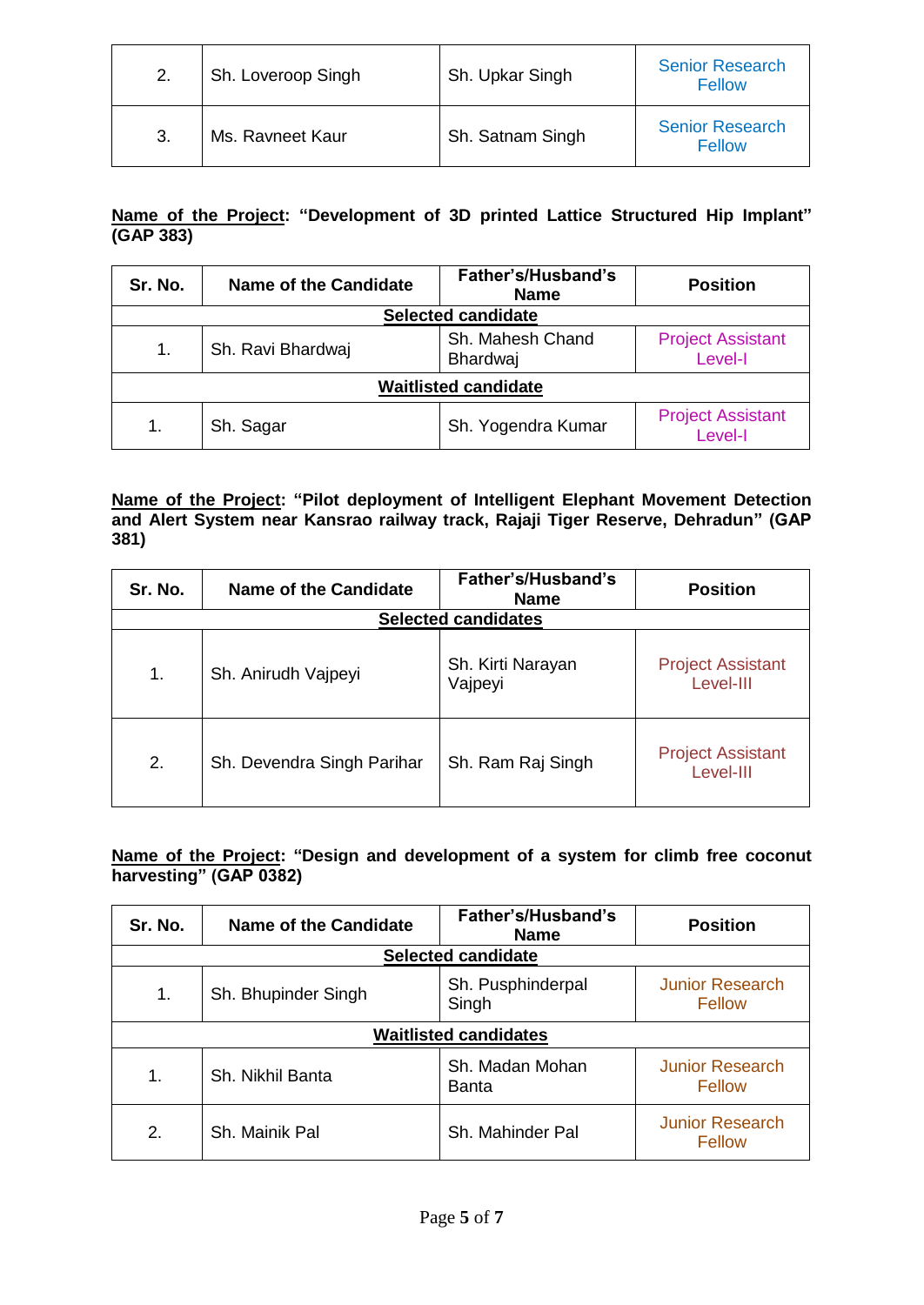|  | Sh. Durga Charan | Sh. Rajinder Kumar | <b>Junior Research</b><br>Fellow |
|--|------------------|--------------------|----------------------------------|
|--|------------------|--------------------|----------------------------------|

#### **Name of the Project: "Intelligent Systems (IS) - Intelligent Technologies and Solutions-Task 3.1: AI Based Seismic Signal Analytics" (HCP0013) [Sr. No. 15 of Advt. No. 04/2018]**

| Sr. No. | <b>Name of the Candidate</b> | Father's/Husband's<br><b>Name</b> | <b>Position</b>                                            |
|---------|------------------------------|-----------------------------------|------------------------------------------------------------|
|         |                              | Selected candidates               |                                                            |
| 1.      | Sh. Neeraj Guleria           | Sh. Kishan Chand                  | <b>Project Assistant</b><br>Level-II (Electronics)         |
| 2.      | None found suitable          |                                   | <b>Project Assistant</b><br>Level-II (Computer<br>Science) |
| 3.      | Sh. Rahul Dhod               | Sh. Som Raj                       | <b>Project Assistant</b><br>Level-III                      |
| 4.      | Sh. Deepak Kumar Ahirwar     | Sh. Ram Das Ahirwar               | <b>Project Assistant</b><br>Level-III                      |
| 5.      | None found suitable          |                                   | <b>Project Assistant</b><br>Level-III                      |
|         |                              | <b>Waitlisted candidates</b>      |                                                            |
| 1.      | Sh. Rahul Verma              | Sh. Parmeshwar<br>Kumar           | <b>Project Assistant</b><br>Level-II (Electronics)         |
| 2.      | Sh. Bhuvanendra Singh        | Sh. Harendra Singh                | <b>Project Assistant</b><br>Level-II (Electronics)         |
| 3.      | Sh. Ankush                   | Sh. Shiv Kumar                    | <b>Project Assistant</b><br>Level-II (Electronics)         |

## **Name of the Project: "Solid tumor targeting using homing peptides and plasmonic photothermal technique" (GAP 0384)**

| Sr. No. | <b>Name of the Candidate</b> | Father's/Husband's<br><b>Name</b> | <b>Position</b>                                  |  |  |
|---------|------------------------------|-----------------------------------|--------------------------------------------------|--|--|
|         | <b>Selected candidates</b>   |                                   |                                                  |  |  |
| 1.      | Sh. Vikas                    | Sh. Hari Krishan                  | <b>Junior Research</b><br><b>Fellow (Optics)</b> |  |  |
| 2.      | Sh. Amit Kumar Shaw          | Sh. Suresh Kumar<br>Shaw          | <b>Junior Research</b><br>Fellow (Mechanical)    |  |  |